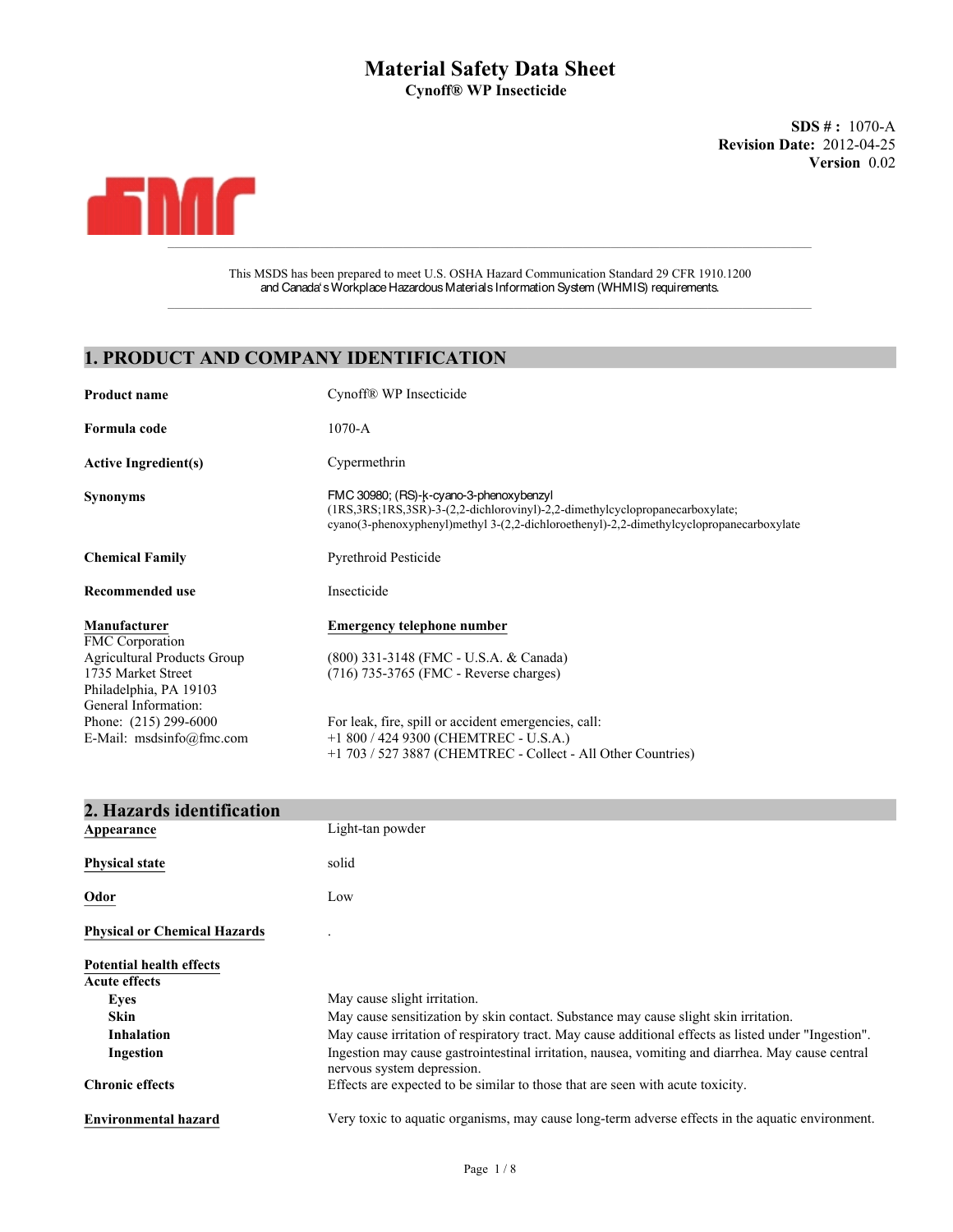# **3. Composition/information on ingredients**

## **Hazardous ingredients**

| <b>Chemical Name</b>                                                              |                                  | CAS-No                                                                                                                                                                                                                                                                        | Weight % |
|-----------------------------------------------------------------------------------|----------------------------------|-------------------------------------------------------------------------------------------------------------------------------------------------------------------------------------------------------------------------------------------------------------------------------|----------|
| Cypermethrin                                                                      | 52315-07-8<br>40                 |                                                                                                                                                                                                                                                                               |          |
| Proprietary Material                                                              | $20 - 30$<br>Proprietary         |                                                                                                                                                                                                                                                                               |          |
| Silica gel                                                                        | 63231-67-4<br>$20 - 30$          |                                                                                                                                                                                                                                                                               |          |
| Sodium Lauryl Sulfate                                                             |                                  | $151 - 21 - 3$                                                                                                                                                                                                                                                                | $<$ 5    |
|                                                                                   |                                  |                                                                                                                                                                                                                                                                               |          |
| 4. First aid measures                                                             |                                  |                                                                                                                                                                                                                                                                               |          |
| Eye contact                                                                       | for further treatment advice.    | Hold eyes open and rinse slowly and gently with water for 15 to 20 minutes. Remove contact lenses,<br>if present, after the first 5 minutes, then continue rinsing eye. Call a poison control center or doctor                                                                |          |
| Skin contact                                                                      |                                  | Take off contaminated clothing. Rinse skin immediately with plenty of water for 15-20 minutes.<br>Call a poison control center or doctor for treatment advice.                                                                                                                |          |
| Inhalation                                                                        | further treatment advice.        | Move person to fresh air. If person is not breathing, call 911 or an ambulance, then give artificial<br>respiration, preferably by mouth-to-mouth, if possible. Call a poison control center or doctor for                                                                    |          |
| Ingestion                                                                         |                                  | Call a poison control center or doctor immediately for treatment advice. Have person sip a glass of<br>water if able to swallow. Do not induce vomiting unless told to do so by a poison control center or<br>doctor. Do not give anything by mouth to an unconscious person. |          |
| Notes to physician                                                                |                                  | This product is a pyrethroid. If large amounts have been ingested, the stomach and intestines should<br>be evacuated. Treatment is symptomatic and supportive. Digestible fats, oils, or alcohol may increase<br>absorption and so should be avoided.                         |          |
| 5. Fire-fighting measures                                                         |                                  |                                                                                                                                                                                                                                                                               |          |
| <b>Sensitivity to Mechanical Impact</b><br><b>Sensitivity to Static Discharge</b> | not applicable<br>not applicable |                                                                                                                                                                                                                                                                               |          |
| Suitable extinguishing media                                                      |                                  | Carbon dioxide (CO <sub>2</sub> ), Dry chemical, Alcohol-resistant foam, Water spray.                                                                                                                                                                                         |          |
| <b>Protective equipment and precautions</b><br>for firefighters                   |                                  | Wear self-contained breathing apparatus and protective suit.                                                                                                                                                                                                                  |          |
| NFPA                                                                              |                                  |                                                                                                                                                                                                                                                                               |          |
| <b>Health Hazard</b><br>2                                                         |                                  |                                                                                                                                                                                                                                                                               |          |
| 1<br>Flammability                                                                 |                                  |                                                                                                                                                                                                                                                                               |          |
| $\overline{0}$<br><b>Stability</b>                                                |                                  |                                                                                                                                                                                                                                                                               |          |
| <b>Special Hazards</b>                                                            |                                  |                                                                                                                                                                                                                                                                               |          |
| 6. Accidental release measures                                                    |                                  |                                                                                                                                                                                                                                                                               |          |

| <b>Personal precautions</b>      | Isolate and post spill area. Remove all sources of ignition. Wear suitable protective clothing, gloves<br>and eye/face protection. For personal protection see section 8. |
|----------------------------------|---------------------------------------------------------------------------------------------------------------------------------------------------------------------------|
| <b>Environmental precautions</b> | Keep people and animals away from and upwind of spill/leak. Keep material out of lakes, streams,<br>ponds, and sewer drains.                                              |
| <b>Methods for containment</b>   | Use a wet sweeping compound or water to prevent dust formation.                                                                                                           |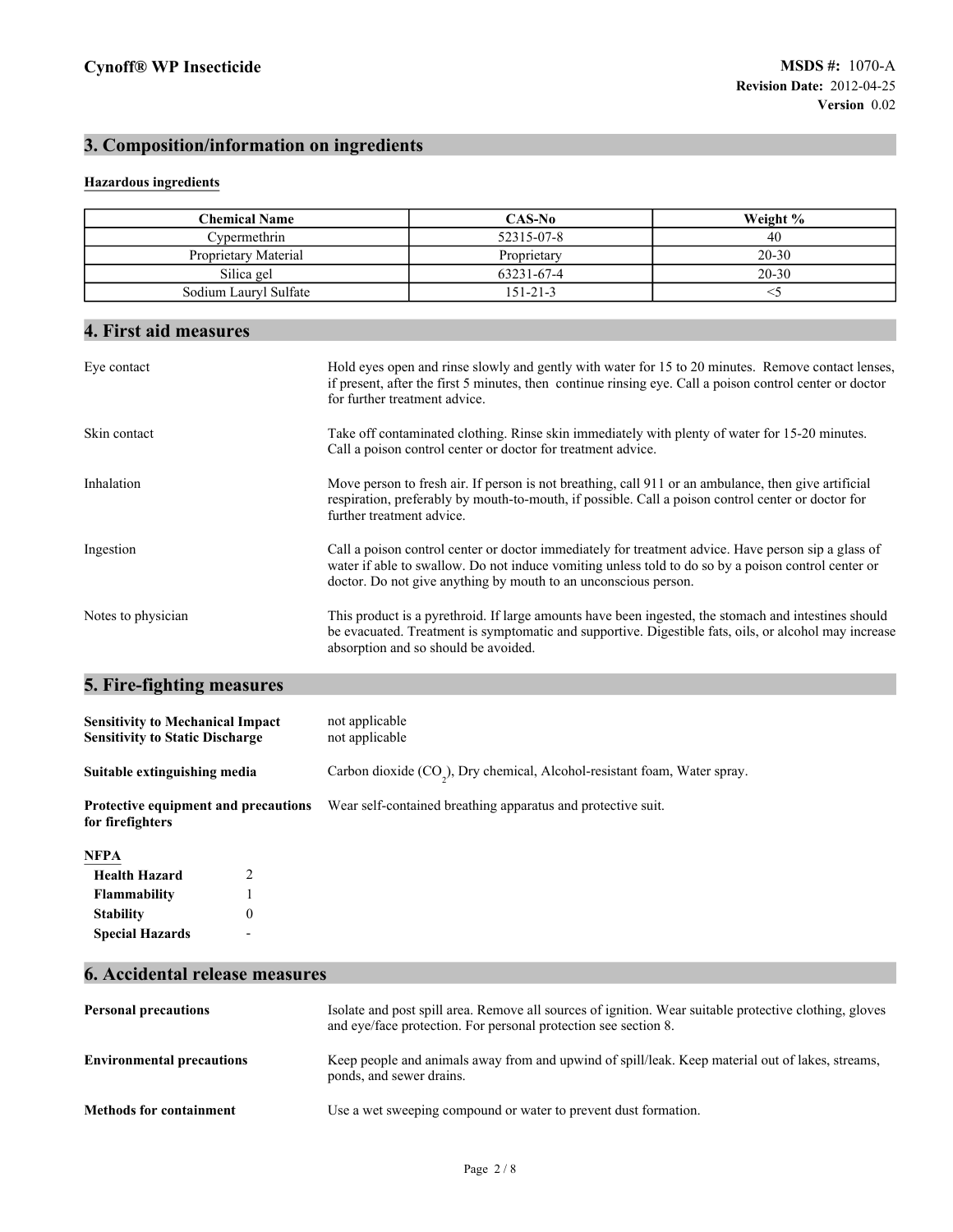|                         | $VU3UII$ $U.UZ$                                                                                                                                                                                                                                                                                                                  |
|-------------------------|----------------------------------------------------------------------------------------------------------------------------------------------------------------------------------------------------------------------------------------------------------------------------------------------------------------------------------|
| Methods for cleaning up | Sweep up and shovel into suitable containers for disposal. Clean and neutralize spill area, tools and<br>equipment by washing with bleach water and soap. Absorb rinsate and add to the collected waste.<br>Waste must be classified and labeled prior to recycling or disposal. Dispose of waste as indicated in<br>Section 13. |
| Other                   | For further clean-up instructions call FMC Emergency Hotline number listed in Section 1 "Product<br>and Company Identification" above.                                                                                                                                                                                           |
| 7. Handling and storage |                                                                                                                                                                                                                                                                                                                                  |
|                         |                                                                                                                                                                                                                                                                                                                                  |
| Handling                | Do not contaminate other pesticides, fertilizers, water, food or feed by storage or disposal.                                                                                                                                                                                                                                    |
| <b>Storage</b>          | Keep in a dry, cool and well-ventilated place. Keep away from open flames, hot surfaces and sources<br>of ignition. Keep out of reach of children and animals. Store in original container only.                                                                                                                                 |

## **8. Exposure controls/personal protection**

## **Exposure guidelines**

| <b>Chemical Name</b> | <b>ACGIH TLV</b>         | OSHA PEL                                         | NIOSH                             | Mexico                          |
|----------------------|--------------------------|--------------------------------------------------|-----------------------------------|---------------------------------|
| Proprietary Material | TWA: $10 \text{ mg/m}^3$ | TWA: $15 \text{ me/m}^3$ TWA: $5 \text{ me/m}^3$ | TWA: $10 \text{ mg/m}^3$ TWA: $5$ | Mexico: TWA $10 \text{ mg/m}^3$ |
|                      |                          | mg/m <sup>3</sup>                                | $mg/m^2$                          |                                 |

| <b>Chemical Name</b>     | <b>British Columbia</b>                              | Ouebec                   | <b>Ontario TWAEV</b>     | Alberta                  |
|--------------------------|------------------------------------------------------|--------------------------|--------------------------|--------------------------|
| Proprietary Material     | TWA: $10 \text{ mg/m}^3$ TWA: 3<br>mg/m <sup>3</sup> | TWA: $10 \text{ mg/m}^3$ | TWA: $10 \text{ mg/m}^3$ | TWA: $10 \text{ mg/m}^3$ |
| Silica gel<br>63231-67-4 |                                                      | TWA: $6 \text{ mg/m}^3$  |                          |                          |

## **Occupational exposure controls**

| <b>Engineering measures</b>          | Apply technical measures to comply with the occupational exposure limits. When working in<br>confined spaces (tanks, containers, etc.), ensure that there is a supply of air suitable for breathing and<br>wear the recommended equipment.                                                                                 |  |
|--------------------------------------|----------------------------------------------------------------------------------------------------------------------------------------------------------------------------------------------------------------------------------------------------------------------------------------------------------------------------|--|
| <b>Personal Protective Equipment</b> |                                                                                                                                                                                                                                                                                                                            |  |
| <b>General Information</b>           | If the product is used in mixtures, it is recommended that you contact the appropriate protective<br>equipment suppliers. These recommendations apply to the product as supplied.                                                                                                                                          |  |
| <b>Respiratory protection</b>        | For dust, splash, mist or spray exposures wear a filtering mask.                                                                                                                                                                                                                                                           |  |
| <b>Eye/face protection</b>           | For dust, splash, mist or spray exposure, wear chemical protective goggles or a face-shield                                                                                                                                                                                                                                |  |
| Skin and body protection             | Wear long-sleeved shirt, long pants, socks, shoes, and gloves.                                                                                                                                                                                                                                                             |  |
| <b>Hand protection</b>               | Protective gloves                                                                                                                                                                                                                                                                                                          |  |
|                                      |                                                                                                                                                                                                                                                                                                                            |  |
| <b>Hygiene measures</b>              | Clean water should be available for washing in case of eye or skin contamination. Wash skin prior to<br>eating, drinking, chewing gum or using tobacco. Shower or bathe at the end of working. Remove and<br>wash contaminated clothing before re-use. Launder work clothing separately from regular household<br>laundry. |  |

## **9. Physical and chemical properties**

| Appearance |  |
|------------|--|
| Color      |  |

Light-tan powder Light tan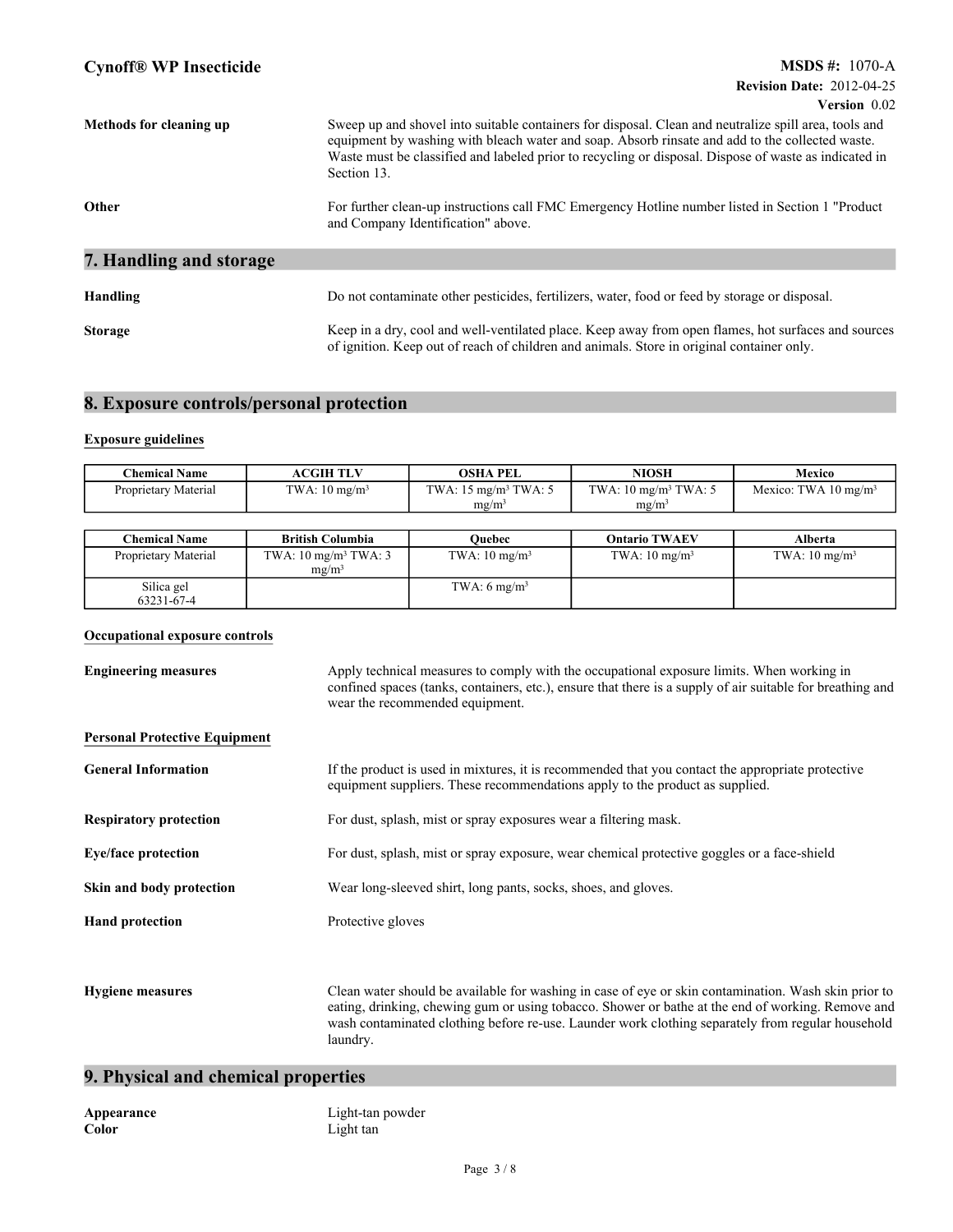## **Cynoff® WP Insecticide**

| <b>Physical state</b>           | solid                                            |
|---------------------------------|--------------------------------------------------|
| Odor                            | Low                                              |
| pН                              | 8.7 @ 20 °C (5 % solution) (as aqueous solution) |
| <b>Melting Point/Range</b>      | No information available.                        |
| <b>Freezing point</b>           | No information available                         |
| <b>Boiling Point/Range</b>      | No information available.                        |
| <b>Flash Point</b>              | not applicable                                   |
| <b>Evaporation rate</b>         | No information available                         |
| <b>Autoignition Temperature</b> | No information available.                        |
| Vapor pressure                  | No information available                         |
| Vapor density                   | No information available                         |
| <b>Density</b>                  | $0.28 - 0.38$ g/mL                               |
| <b>Bulk density</b>             | $18-24$ lb/cu ft                                 |
| <b>Water solubility</b>         | Dispersible in water                             |
| <b>Percent volatile</b>         | No information available                         |
| <b>Partition coefficient:</b>   | No information available.                        |
| <b>Viscosity</b>                | No information available                         |
| <b>Oxidizing properties</b>     | not applicable                                   |
|                                 |                                                  |

## **10. Stability and reactivity**

| <b>Stability</b>                        | Stable                                                                                                                                               |
|-----------------------------------------|------------------------------------------------------------------------------------------------------------------------------------------------------|
| <b>Conditions to avoid</b>              | Heat, flames and sparks                                                                                                                              |
| <b>Hazardous decomposition products</b> | Thermal decomposition can lead to release of irritating and toxic gases and vapors: Carbon oxides,<br>Hydrogen cyanide, Chlorine, Hydrogen chloride. |
| <b>Hazardous polymerization</b>         | Hazardous polymerization does not occur                                                                                                              |

# **11. Toxicological information**

## **Acute Toxicity**

Large doses of cypermethrin ingested by laboratory animals produced signs of toxicity including loss of motor control, tremors, decreased activity, urinary incontinence, incoordination, increased sensitivity to sound and convulsions. **Eye contact** Slightly or non-irritating (rabbit).

| Skin contact                                               | Slightly or non-irritating (rabbit).                                                                                                                                                                                                                                                                                                                         |  |
|------------------------------------------------------------|--------------------------------------------------------------------------------------------------------------------------------------------------------------------------------------------------------------------------------------------------------------------------------------------------------------------------------------------------------------|--|
| <b>LD50 Dermal</b><br>LD50 Oral<br><b>LC50</b> Inhalation: | $> 2000$ mg/kg (rabbit)<br>$2342 \text{ mg/kg (rat)}$<br>Cypermethrin $2.5 \text{ mg/L } 4 \text{ hr (rat)}$                                                                                                                                                                                                                                                 |  |
| <b>Sensitization</b>                                       | Sensitizer                                                                                                                                                                                                                                                                                                                                                   |  |
| <b>Chronic Toxicity - Other Ingredient(s)</b>              |                                                                                                                                                                                                                                                                                                                                                              |  |
| <b>Chronic Toxicity</b>                                    | Effects are expected to be similar to those that are seen with acute toxicity.                                                                                                                                                                                                                                                                               |  |
| Carcinogenicity                                            | Cypermethrin caused an increase in benign lung tumors in mice, but not in rats, and was negative for<br>genotoxicity. EPA has classified zeta-cypermethrin as a possible human carcinogen based on this<br>information, but does not regulate based on its low cancer risk. Not recognized as carcinogenic by<br>Research Agencies (IARC, NTP, OSHA, ACGIH). |  |
| Mutagenicity                                               | Cypermethrin: Not genotoxic.                                                                                                                                                                                                                                                                                                                                 |  |
| <b>Reproductive toxicity</b>                               | Cypermethrin: No toxicity to reproduction.                                                                                                                                                                                                                                                                                                                   |  |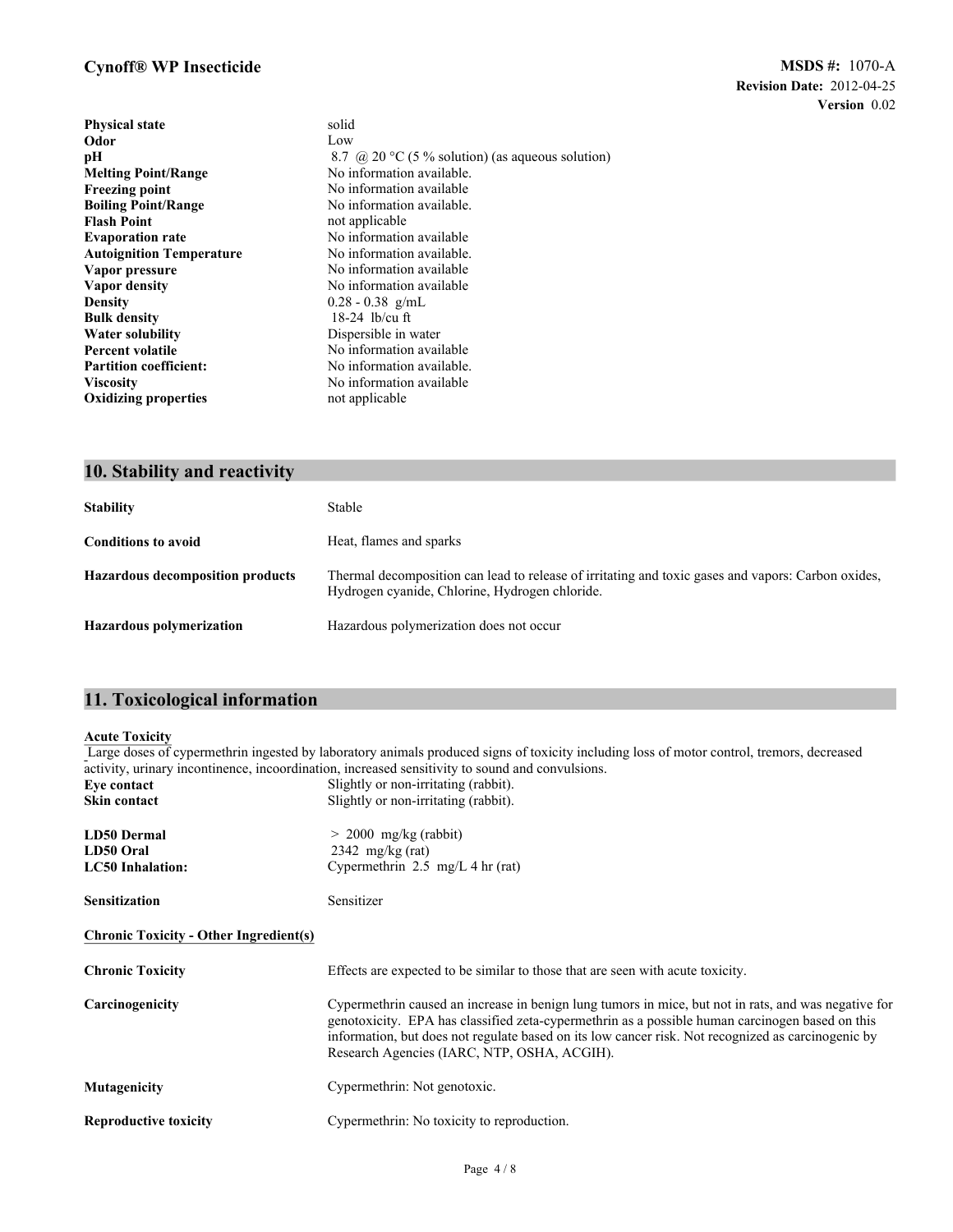#### **Neurological Effects** Cypermethrin did not cause neurotoxicity in animal experiments.

**Developmental Toxicity** Cypermethrin: Not teratogenic in animal studies.

**Target Organ Effects**

Cypermethrin: Liver enlargement is often noted in laboratory animals that have ingested large doses of during their life span.

| <b>Chemical Name</b> | ACGIH | IARC | NTP | <b>OSHA</b> | <b>NIOSH</b> - Target<br>Organs   |
|----------------------|-------|------|-----|-------------|-----------------------------------|
| Proprietary Material |       |      |     |             | eyes, respiratory<br>system, skin |

# **12. Ecological information**

**Marine pollutant** Cypermethrin **Ecotoxicity**

**Ecotoxicity effects**

Very toxic to aquatic organisms, may cause long-term adverse effects in the aquatic environment.

### **Cypermethrin (52315-07-8)**

| <b>Active Ingredient(s)</b> | <b>Duration</b> | <b>Species</b>    | Value          | Units       |
|-----------------------------|-----------------|-------------------|----------------|-------------|
| Cypermethrin                | LC50            | Aquatic organisms | $0.005 - 0.13$ | $\mu$ g/L   |
|                             | LC50            | Fish              | $0.09 - 3.42$  | $\mu$ g/L   |
|                             | LD50 Oral       | Bobwhite quail    | > 2000         | mg/kg       |
|                             | LD50            | Bee               | $0.023 - 0.56$ | $\mu$ g/bee |

| <b>Chemical Name</b>  | <b>Toxicity to algae</b>                                                                                                                                                                                                         | <b>Toxicity to fish</b>                                                                                                                                                                                                                                                                                                                                                                                                                                                                                                                                                                                                                                                                                                                                                                                                            | <b>Toxicity to microorganisms</b> | Toxicity to daphnia and other               |
|-----------------------|----------------------------------------------------------------------------------------------------------------------------------------------------------------------------------------------------------------------------------|------------------------------------------------------------------------------------------------------------------------------------------------------------------------------------------------------------------------------------------------------------------------------------------------------------------------------------------------------------------------------------------------------------------------------------------------------------------------------------------------------------------------------------------------------------------------------------------------------------------------------------------------------------------------------------------------------------------------------------------------------------------------------------------------------------------------------------|-----------------------------------|---------------------------------------------|
| Sodium Lauryl Sulfate | 53 mg/L EC50 72 h<br>(Desmodesmus subspicatus) 30 promelas 96 h LC50 15-18.9<br>100 mg/L EC50 96 h<br>(Desmodesmus subspicatus)<br>117 mg/L EC50 96 h<br>(Pseudokirchneriella<br>subcapitata) $3.59 - 15.6$ mg/L<br>subcapitata) | LC50 8-12.5 mg/L Pimephales<br>mg/L Pimephales promelas 96<br>$h$ LC50 22.1-22.8 mg/L<br>Pimephales promelas 96 h<br>$LC50$ 4.3-8.5 mg/L<br>Oncorhynchus mykiss 96 h<br>EC50 96 h (Pseudokirchneriella LC50 4.62 mg/L Oncorhynchus<br>mykiss 96 h LC50 4.2 mg/L<br>Oncorhynchus mykiss 96 h<br>LC50 7.97 mg/L Brachydanio<br>rerio 96 h LC50 9.9-20.1 mg/L<br>Brachydanio rerio 96 h LC50<br>$4.06 - 5.75$ mg/L Lepomis<br>macrochirus 96 h LC50 4.2-4.8<br>mg/L Lepomis macrochirus 96<br>h LC50 4.5 mg/L Lepomis<br>macrochirus 96 h LC50 5.8-7.5<br>mg/L Pimephales promelas 96<br>h LC50 10.2-22.5 mg/L<br>Pimephales promelas 96 h<br>LC50 6.2-9.6 mg/L Pimephales<br>promelas 96 h LC50 13.5-18.3<br>mg/L Poecilia reticulata 96 h<br>LC50 10.8-16.6 mg/L Poecilia<br>reticulata 96 h LC50 1.31 mg/L<br>Cyprinus carpio 96 h |                                   | aquatic invertebrates<br>EC50 1.8 mg/L 48 h |

**Environmental Fate**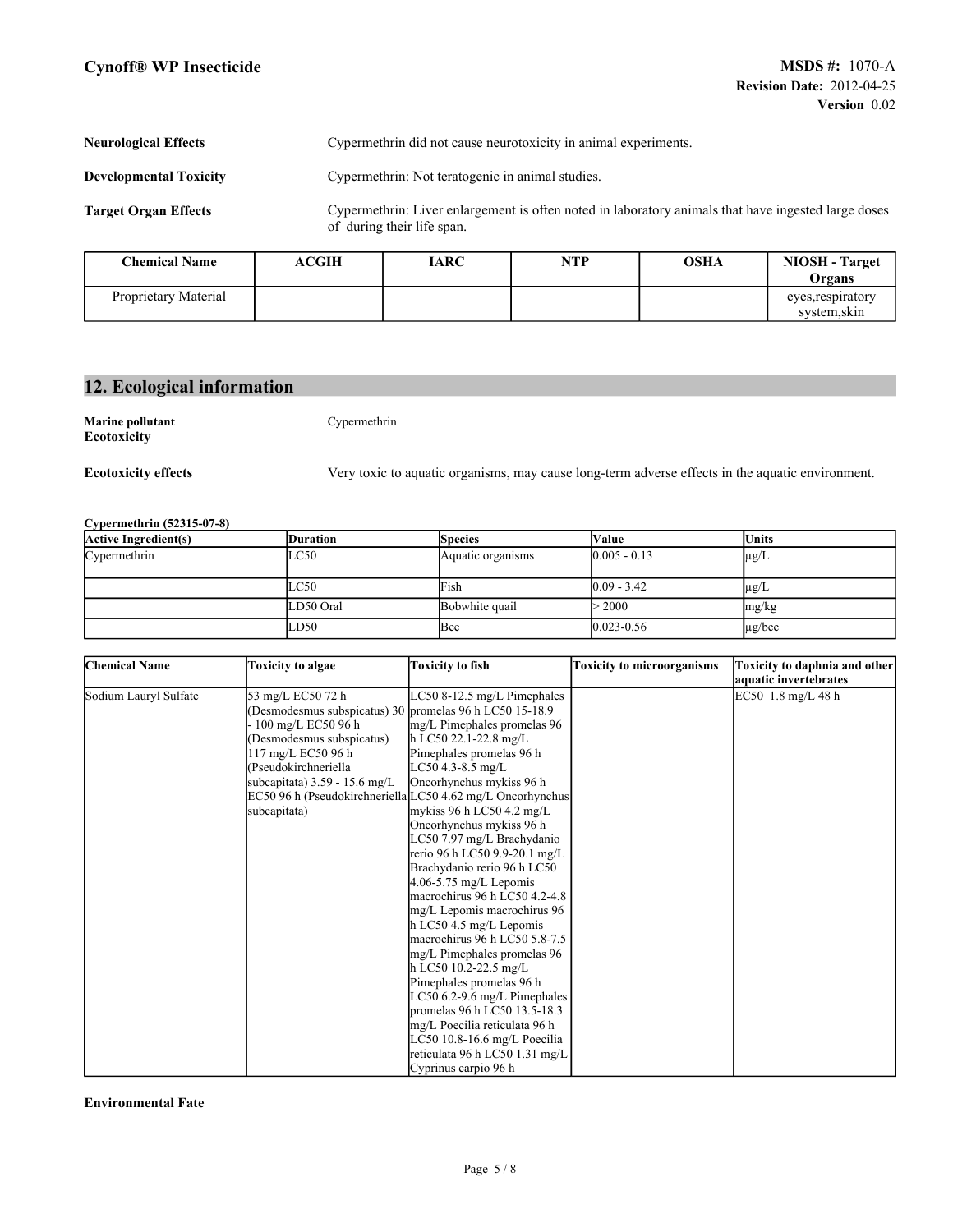| Cypermethrin (52315-07-8)              |                                                                                                                                            |                                                                                                                                                                                                               |  |  |
|----------------------------------------|--------------------------------------------------------------------------------------------------------------------------------------------|---------------------------------------------------------------------------------------------------------------------------------------------------------------------------------------------------------------|--|--|
| <b>Active Ingredient(s)</b>            | <b>Type of Test</b>                                                                                                                        | <b>Result</b>                                                                                                                                                                                                 |  |  |
| Cypermethrin                           | Bioconcentration factor (BCF)                                                                                                              | 443                                                                                                                                                                                                           |  |  |
|                                        | Half-life in soil                                                                                                                          | $2 - 4$ weeks                                                                                                                                                                                                 |  |  |
|                                        | log Pow                                                                                                                                    |                                                                                                                                                                                                               |  |  |
|                                        | Mobility in soil                                                                                                                           | Not expected to reach groundwater                                                                                                                                                                             |  |  |
|                                        | Stability in water                                                                                                                         | Hydrolysis unstable at pH 9, half life 20-29 days                                                                                                                                                             |  |  |
|                                        |                                                                                                                                            | at $pH$ 5 and 7.                                                                                                                                                                                              |  |  |
| <b>Chemical Name</b>                   | log Pow                                                                                                                                    |                                                                                                                                                                                                               |  |  |
| Sodium Lauryl Sulfate                  | 1.6                                                                                                                                        |                                                                                                                                                                                                               |  |  |
|                                        |                                                                                                                                            |                                                                                                                                                                                                               |  |  |
| 13. Disposal considerations            |                                                                                                                                            |                                                                                                                                                                                                               |  |  |
| Waste disposal methods                 | guidance.                                                                                                                                  | Improper disposal of excess pesticide, spray mixture, or rinsate is prohibited. If these wastes cannot<br>be disposed of by use according to label instructions, contact appropriate disposal authorities for |  |  |
| <b>Contaminated packaging</b>          | product label for container disposal instructions.                                                                                         | Containers must be disposed of in accordance with local, state and federal regulations. Refer to the                                                                                                          |  |  |
| 14. Transport information              |                                                                                                                                            |                                                                                                                                                                                                               |  |  |
| <b>DOT</b>                             | Not regulated for transportation if shipped in Non Bulk packaging. The classification below pertains<br>to the shipment in Bulk packaging. |                                                                                                                                                                                                               |  |  |
| <b>Packaging Type</b>                  | Bulk.                                                                                                                                      |                                                                                                                                                                                                               |  |  |
| Proper shipping name                   |                                                                                                                                            | Enviornmentally hazardous substance, solid, n.o.s.                                                                                                                                                            |  |  |
| <b>Hazard Class</b>                    | 9                                                                                                                                          |                                                                                                                                                                                                               |  |  |
| UN/ID No                               | <b>UN3077</b>                                                                                                                              |                                                                                                                                                                                                               |  |  |
| Packing group                          | Ш                                                                                                                                          |                                                                                                                                                                                                               |  |  |
| <b>Marine pollutant</b>                | Cypermethrin                                                                                                                               |                                                                                                                                                                                                               |  |  |
| Description                            | Pollutant                                                                                                                                  | UN3077, Environmentally hazardous substance, solid, toxic (Cypermethrin), 9, PG III, Marine                                                                                                                   |  |  |
| <b>Additional information</b>          | When shipped in BULK this product is classified as a Marine Pollutant.                                                                     |                                                                                                                                                                                                               |  |  |
| <b>TDG</b>                             | Classification below is only applicable when shipped by vessel and is not applicable when shipped<br>by road or rail only.                 |                                                                                                                                                                                                               |  |  |
| Proper shipping name                   | Environmentally hazardous substance, solid, n.o.s.                                                                                         |                                                                                                                                                                                                               |  |  |
| <b>Hazard Class</b>                    | 9                                                                                                                                          |                                                                                                                                                                                                               |  |  |
| UN/ID No                               |                                                                                                                                            | <b>UN3077</b>                                                                                                                                                                                                 |  |  |
| Packing group                          |                                                                                                                                            | Ш                                                                                                                                                                                                             |  |  |
| <b>Marine pollutant</b><br>Description | Cypermethrin.<br>UN3077, Environmentally hazardous substance, solid, toxic (Cypermethrin), 9, PG III, Marine<br>Pollutant                  |                                                                                                                                                                                                               |  |  |
| <b>ICAO/IATA</b>                       |                                                                                                                                            |                                                                                                                                                                                                               |  |  |
| <b>UN/ID No</b>                        | <b>UN3077</b>                                                                                                                              |                                                                                                                                                                                                               |  |  |
| Proper shipping name                   | Enviornmentally hazardous substance, solid, n.o.s.                                                                                         |                                                                                                                                                                                                               |  |  |
| <b>Hazard Class</b>                    | 9                                                                                                                                          |                                                                                                                                                                                                               |  |  |
| Packing group                          | Ш                                                                                                                                          |                                                                                                                                                                                                               |  |  |
| <b>Marine pollutant</b>                | Cypermethrin                                                                                                                               |                                                                                                                                                                                                               |  |  |
| Description                            | UN3077, Environmentally hazardous substance, solid, toxic (Cypermethrin), 9, PG III, Marine<br>Pollutant                                   |                                                                                                                                                                                                               |  |  |
| <b>IMDG/IMO</b>                        |                                                                                                                                            |                                                                                                                                                                                                               |  |  |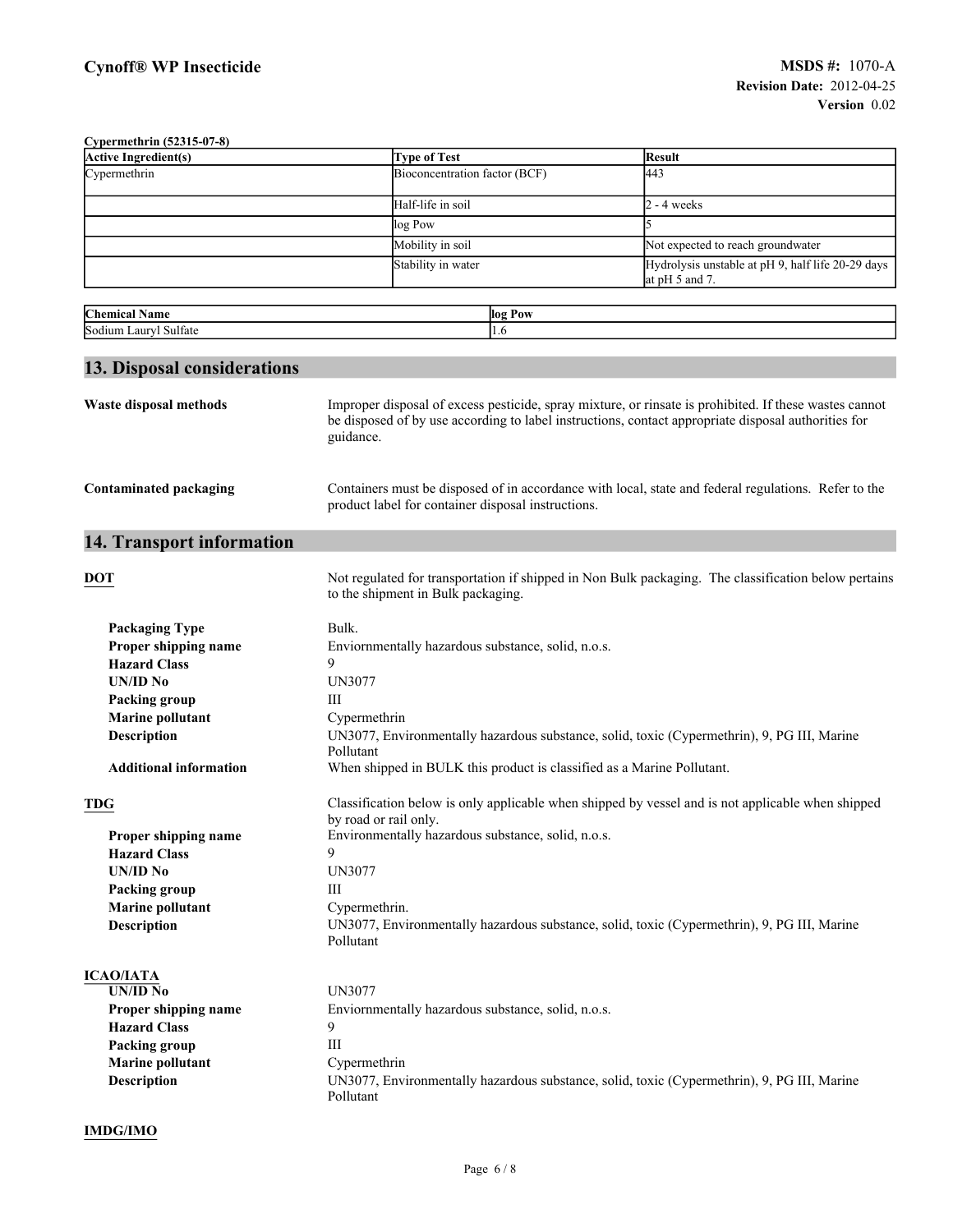| Proper shipping name    | Enviornmentally hazardous substance, solid, n.o.s.                                                       |  |
|-------------------------|----------------------------------------------------------------------------------------------------------|--|
| <b>Hazard Class</b>     | Q                                                                                                        |  |
| UN/ID No                | <b>UN3077</b>                                                                                            |  |
| Packing group           | Ш                                                                                                        |  |
| EmS No.                 | $F-A. S-F$                                                                                               |  |
| <b>Marine pollutant</b> | Cypermethrin                                                                                             |  |
| Description             | UN3077, Environmentally hazardous substance, solid, toxic (Cypermethrin), 9, PG III, Marine<br>Pollutant |  |

## **15. Regulatory information**

### **U.S. Federal Regulations**

#### **SARA 313**

Section 313 of Title III of the Superfund Amendments and Reauthorization Act of 1986 (SARA). This product does not contain any chemicals which are subject to the reporting requirements of the Act and Title 40 of the Code of Federal Regulations, Part 372.

| <b>SARA 311/312 Hazard Categories</b>    |     |
|------------------------------------------|-----|
| <b>Acute Health Hazard</b>               | yes |
| <b>Chronic Health Hazard</b>             | yes |
| <b>Fire Hazard</b>                       | no  |
| <b>Sudden Release of Pressure Hazard</b> | no  |
| <b>Reactive Hazard</b>                   | no  |

#### **CERCLA**

This material, as supplied, does not contain any substances regulated as hazardous substances under the Comprehensive Environmental Response Compensation and Liability Act (CERCLA) (40 CFR 302) or the Superfund Amendments and Reauthorization Act (SARA) (40 CFR 355). There may be specific reporting requirements at the local, regional, or state level pertaining to releases of this material.

### **International Regulations**

**Mexico - Grade** Slight risk, Grade 1

| :hemical<br>vame       | `o re<br>Status<br>$\epsilon$ inoge $\epsilon$ | lexico         |
|------------------------|------------------------------------------------|----------------|
| Proprietar<br>Materiai |                                                | mg/m<br>Mexico |

**Canada**

**This product has been classified in accordance with the hazard criteria of the Controlled Products Regulations (CPR) and the MSDS contains all the information required by the CPR.**

**WHMIS Hazard Class** D2B Toxic materials

## **16. Other information**

**Revision Date:** 2012-04-25

**Reason for revision:** (M)SDS sections updated.